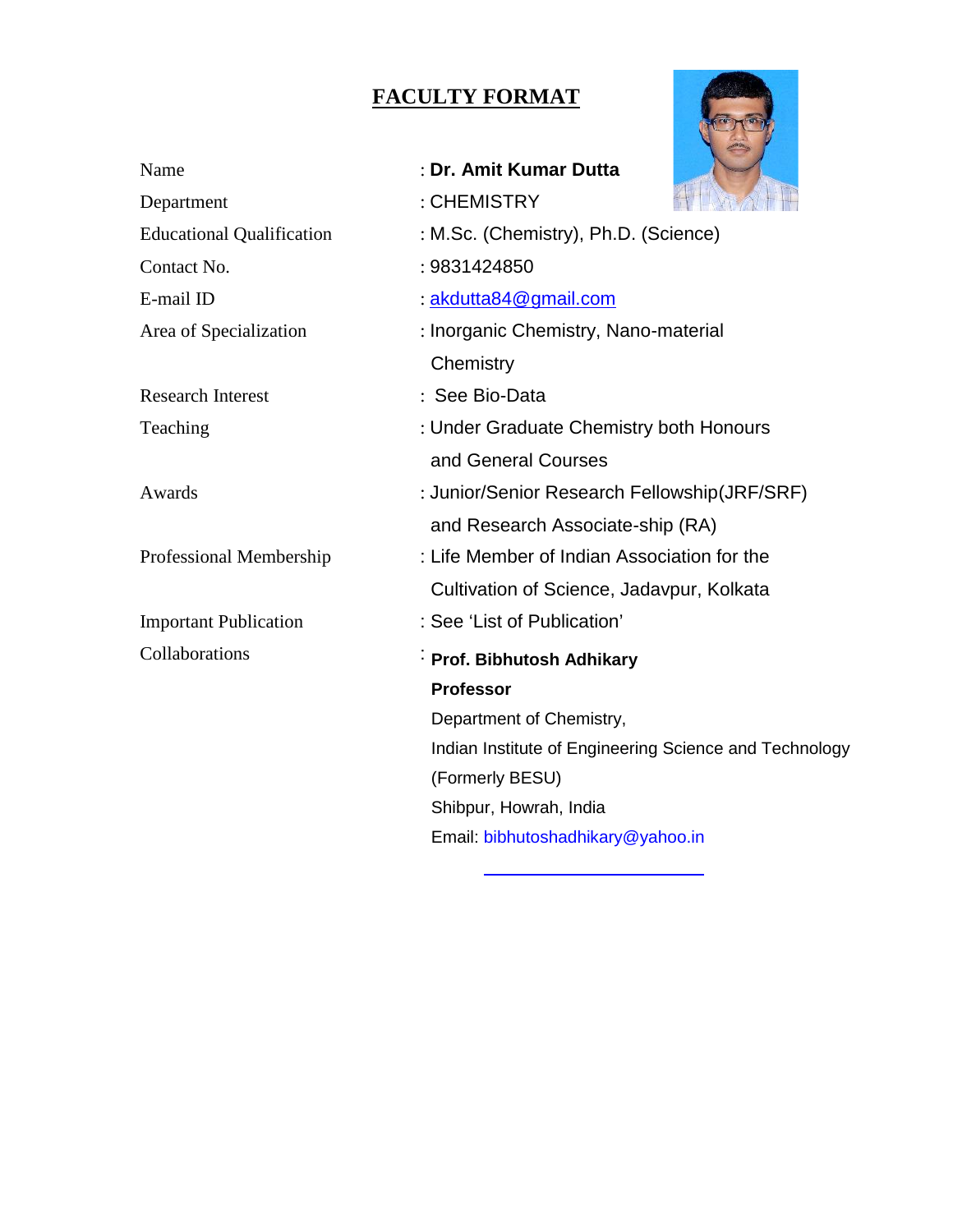## *Curriculum Vita Dr. Amit Kumar Dutta*

## **Personal Information's:**

| <b>Name</b><br><b>Designation</b><br><b>Sex</b><br>Date of birth | : DR. AMIT KUMAR DUTTA<br>: Assistant Professor<br>: Male<br>: $24^{th}$ May, 1984                                               |  |
|------------------------------------------------------------------|----------------------------------------------------------------------------------------------------------------------------------|--|
| <b>Address (Residence)</b>                                       | : Asha Mahal, 97/1, Kashi Nath Chatterjee Lane,<br>Shibpur, Howrah, Pin-711102, West Bengal, India                               |  |
| <b>Address (Work)</b>                                            | : Department of Chemistry<br>Bangabasi Morning College<br>19, Rajkumar Chakraborty Sarani, Kolkata- 700009<br>West Bengal, India |  |
| <b>Phone / Mobile</b><br>Email<br><b>Nationality</b>             | : +91 9831424850 (M), +913326783522 (Res)<br>: amtdtta@rediffmail.com, akdutta84@gmail.com<br>: Indian                           |  |

## **Educational Qualifications:**

| Name of<br><b>Examinatio</b><br>ns passed             | Name of<br><b>Board/University/</b><br><b>Institute</b>                                                                 | Division/<br><b>Class</b> | Year of<br>passing | Subject(s) taken                                                                                    |
|-------------------------------------------------------|-------------------------------------------------------------------------------------------------------------------------|---------------------------|--------------------|-----------------------------------------------------------------------------------------------------|
| $10^{\text{th}}$<br>Standard<br>(Madhyami<br>$\bf k)$ | WBBSE/<br>Jenkins School,<br>Cooch Behar                                                                                | 1st                       | 2000               | Bengali, English,<br>Mathematics, Physical<br>Sc, Life Sc, History,<br>Geography, Work<br>education |
| $12^{th}$<br>Standard<br>(Higher<br>Secondary)        | WBCHSE/<br>Vivekananda Institution,<br>Howrah                                                                           | 1st                       | 2002               | Bengali, English,<br>Mathematics, Physics,<br>Chemistry, Biology                                    |
| B.Sc                                                  | University of Calcutta/<br>Asutosh College, Kolkata,<br>India                                                           | $2^{nd}$                  | 2005               | Chemistry (Honours),<br>Mathematics, Physics,<br>Bengali, English,<br>environmental Science         |
| M.Sc                                                  | University of Calcutta/<br>University Collage of<br>Science, Technology &<br>Agriculture (Rajabazar),<br>Kolkata, India | $1^{\rm st}$              | 2007               | <b>Inorganic Chemistry</b><br>(Specialization)                                                      |
| Ph.D in<br>Science                                    | Bengal Engineering and<br>Science University,<br>Shibpur, Howrah, India                                                 |                           | 2012               | Inorganic Chemistry,<br>Nano-material<br>Chemistry                                                  |

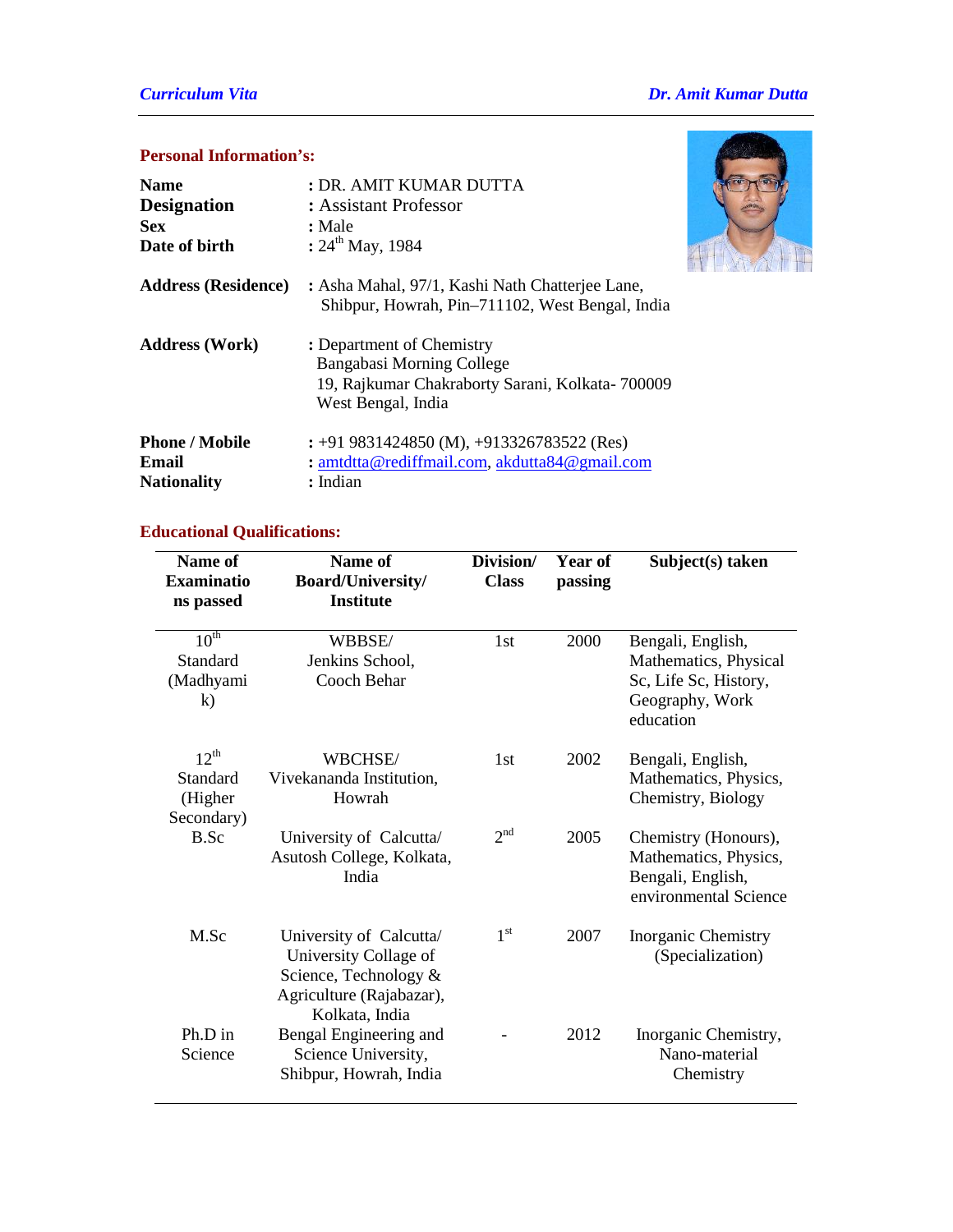### **Fellowship and Awards:**

- Awarded *Junior and Senior Research Fellowship (JRF/SRF)* in the subject of Chemical Sciences in **2007** through joint CSIR–UGC test (NET) conducted by Council of Scientific and Industrial Research (CSIR), New Delhi, India.
- Awarded **Research Associate Fellowship (RA)** in the subject of Material Sciences (CHEM-24) in **2013** through interview conducted by Council of Scientific and Industrial Research (CSIR), New Delhi, India.

**Title of thesis for doctoral degree**: Structural and magnetic properties of polynuclear iron(III) complexes and their use in synthesis of catalytically active iron oxide, sulfide and selenide nanomaterials

#### **Research Experience:**

| Name of                                                                                                                                           | <b>Full time/Part</b> | <b>Particulars in</b>                | From (Date) | To (Date)  |
|---------------------------------------------------------------------------------------------------------------------------------------------------|-----------------------|--------------------------------------|-------------|------------|
| <b>Institution/office</b>                                                                                                                         | time                  | full                                 |             |            |
| Bengal Engineering and<br>Science University,<br>Shibpur, Howrah                                                                                  | Full time             | Doctoral<br>(JRF and SRF)            | 01.02.2008  | 17.10.2012 |
| Bengal Engineering and<br>Science University,<br>Shibpur, Howrah                                                                                  | Full time             | Post-Doctoral                        | 18.10.2012  | 31.03.2013 |
| Indian Institute of<br>Engineering Science and<br><b>Technology</b> (Formerly<br>Bengal Engineering and<br>Science University)<br>Shibpur, Howrah | Full time             | Research<br>Associate<br>$(CSIR-RA)$ | 01.04.2013  | 31.03.2015 |

### **Research Interests:**

- $\triangleright$  Synthesis, characterization and magnetic properties of metal–ligand coordination complexes.
- Using these coordination complexes as single source precursor, preparation of nano– sized binary and ternary metal oxide, sulphide and selenide materials.
- $\triangleright$  Evaluated their various catalytic activities such as photocatalytic activity, peroxidase–like behavior through the degradation of organic pollutants in presence of visible light and catalytic oxidation of peroxidase substrates in presence of hydergen peroxide.
- Using these nanostructured peroxidase mimetics colorimetric detection and estimation of hydergen peroxide and glucose.
- $\triangleright$  The potential use of metal oxide, sulphide and selenide nanomaterials as amperometric sensors for hydrogen peroxide and glucose.